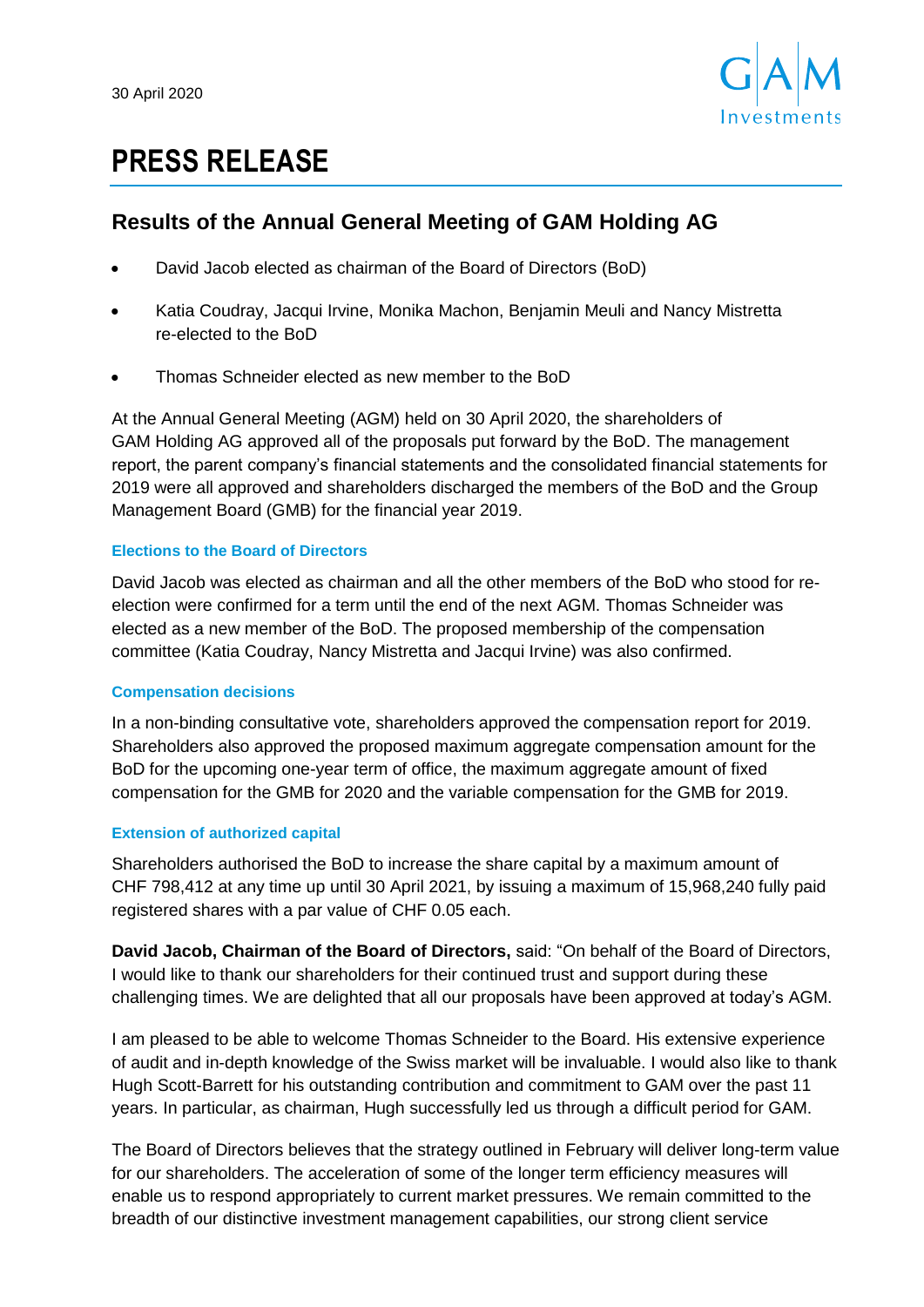proposition and our private funds labelling platform, which we believe are well positioned to help clients actively navigate these uncertain times."

Further information relating to the AGM of GAM Holding AG, including the voting results on all agenda items, can be found at [www.gam.com/agm2020.](https://www.gam.com/en/our-company/investor-relations/annual-general-meeting)

#### **Upcoming events:**

| 04 August 2020  | Half-year results 2020               |
|-----------------|--------------------------------------|
| 21 October 2020 | Q3 2020 Interim management statement |

#### **For further information please contact:**

Charles Naylor Global Head of Communications and Investor Relations T +44 20 7917 2241

| Investor Relations | Investor Relations | Media Relations    | Media Relations    |
|--------------------|--------------------|--------------------|--------------------|
| Tobias Plangg      | Jessica Grassi     | Kathryn Jacques    | Ute Dehn Christen  |
| T +41 58 426 31 38 | T +41 58 426 31 37 | T +44 20 7393 8699 | T +41 58 426 31 36 |

Visit us at: [www.gam.com](http://www.gam.com/) Follow us on: **Twitter** and **[LinkedIn](https://www.linkedin.com/company/gam?trk=company_logo)**